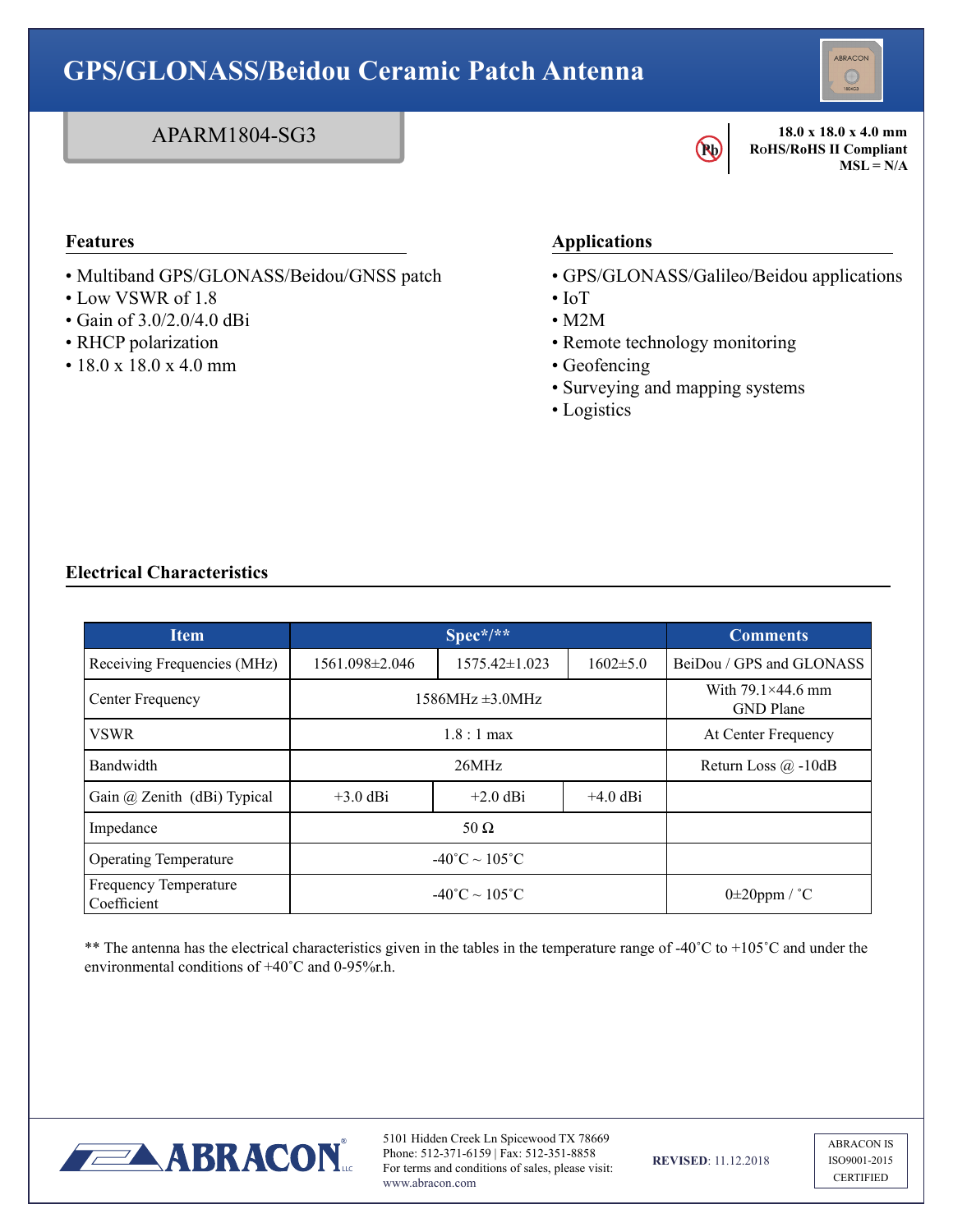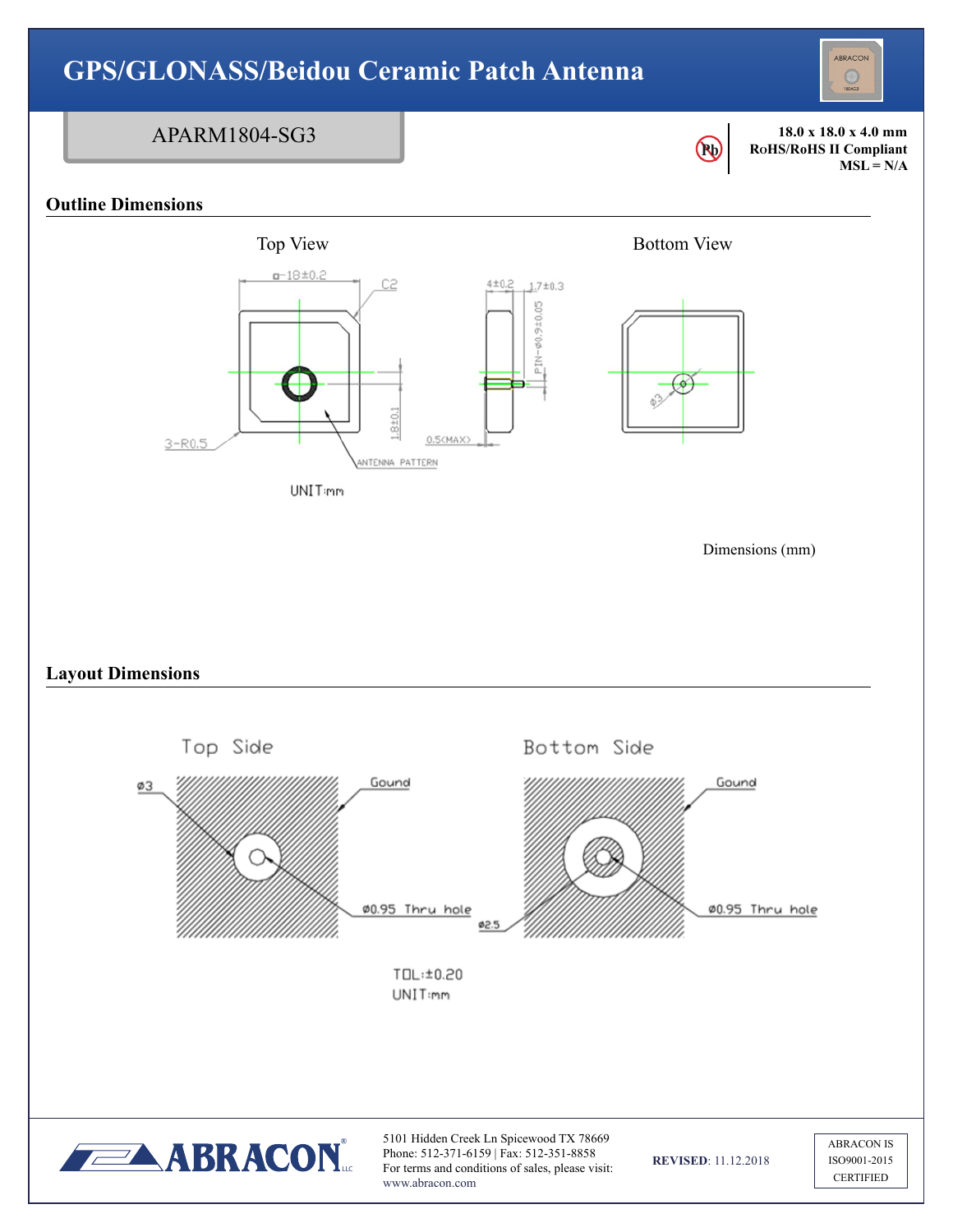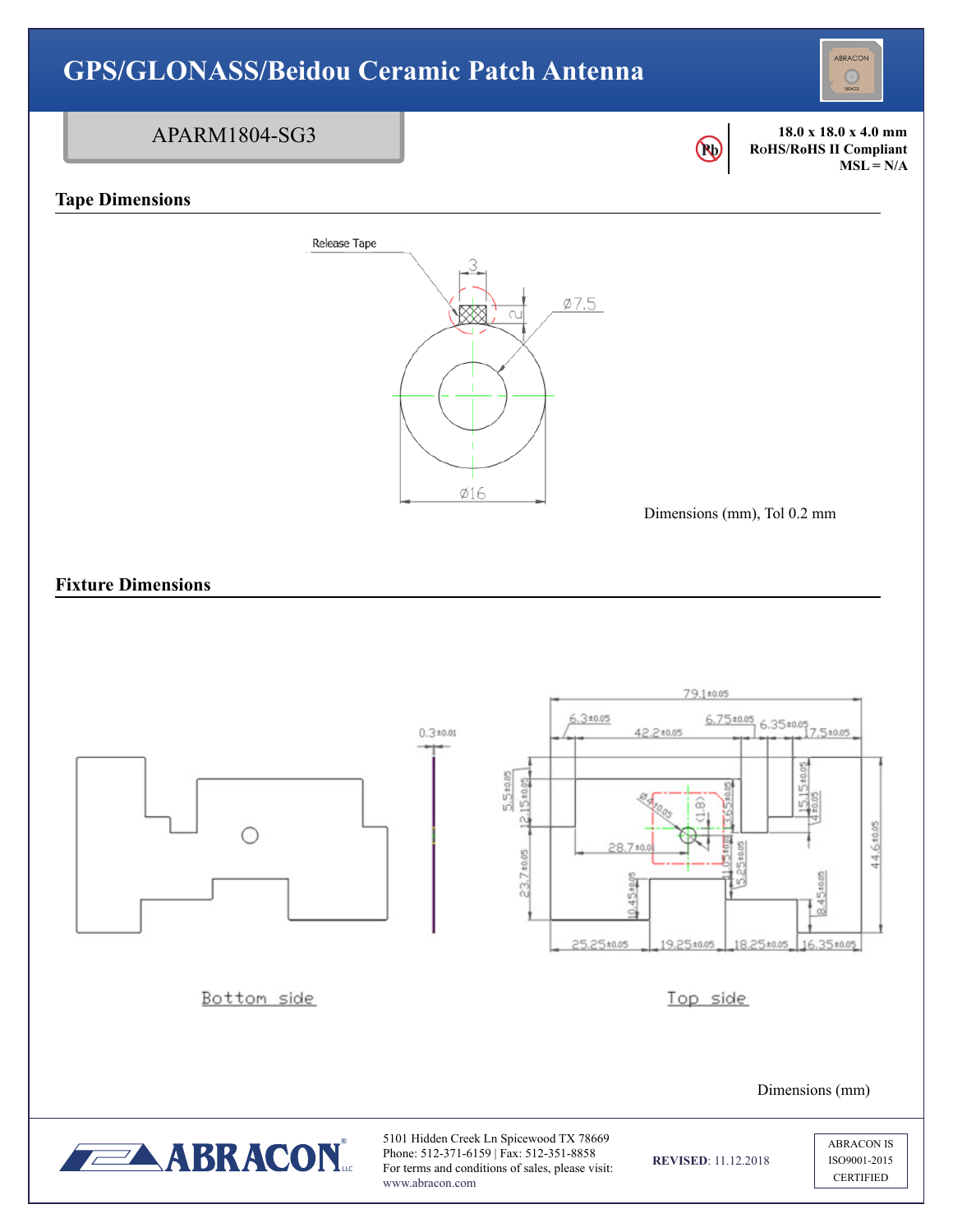



5101 Hidden Creek Ln Spicewood TX 78669 Phone: 512-371-6159 | Fax: 512-351-8858 For terms and conditions of sales, please visit: www.abracon.com

**REVISED**: 11.12.2018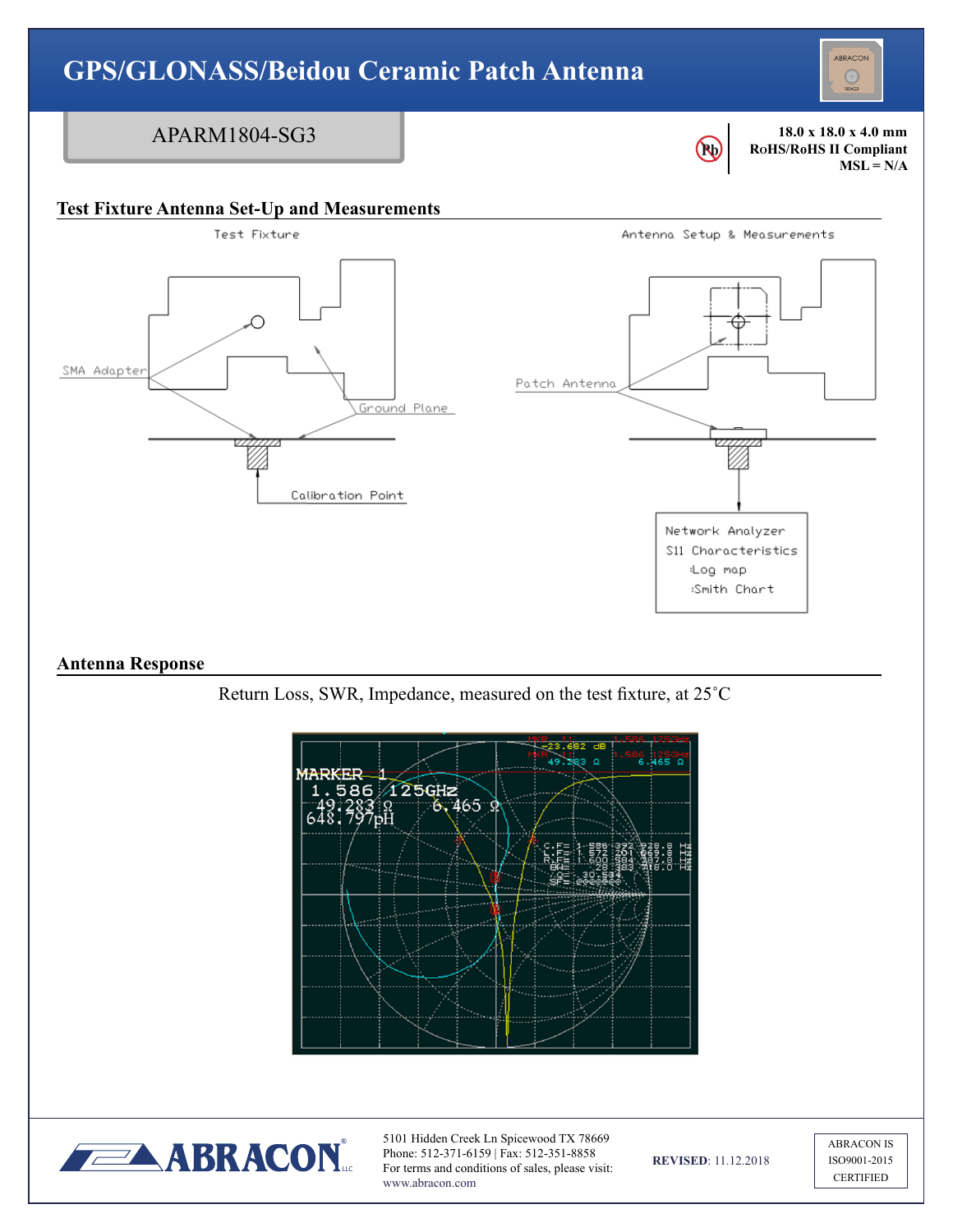



**LABRACON** 

5101 Hidden Creek Ln Spicewood TX 78669 Phone: 512-371-6159 | Fax: 512-351-8858 For terms and conditions of sales, please visit: www.abracon.com

**REVISED**: 11.12.2018